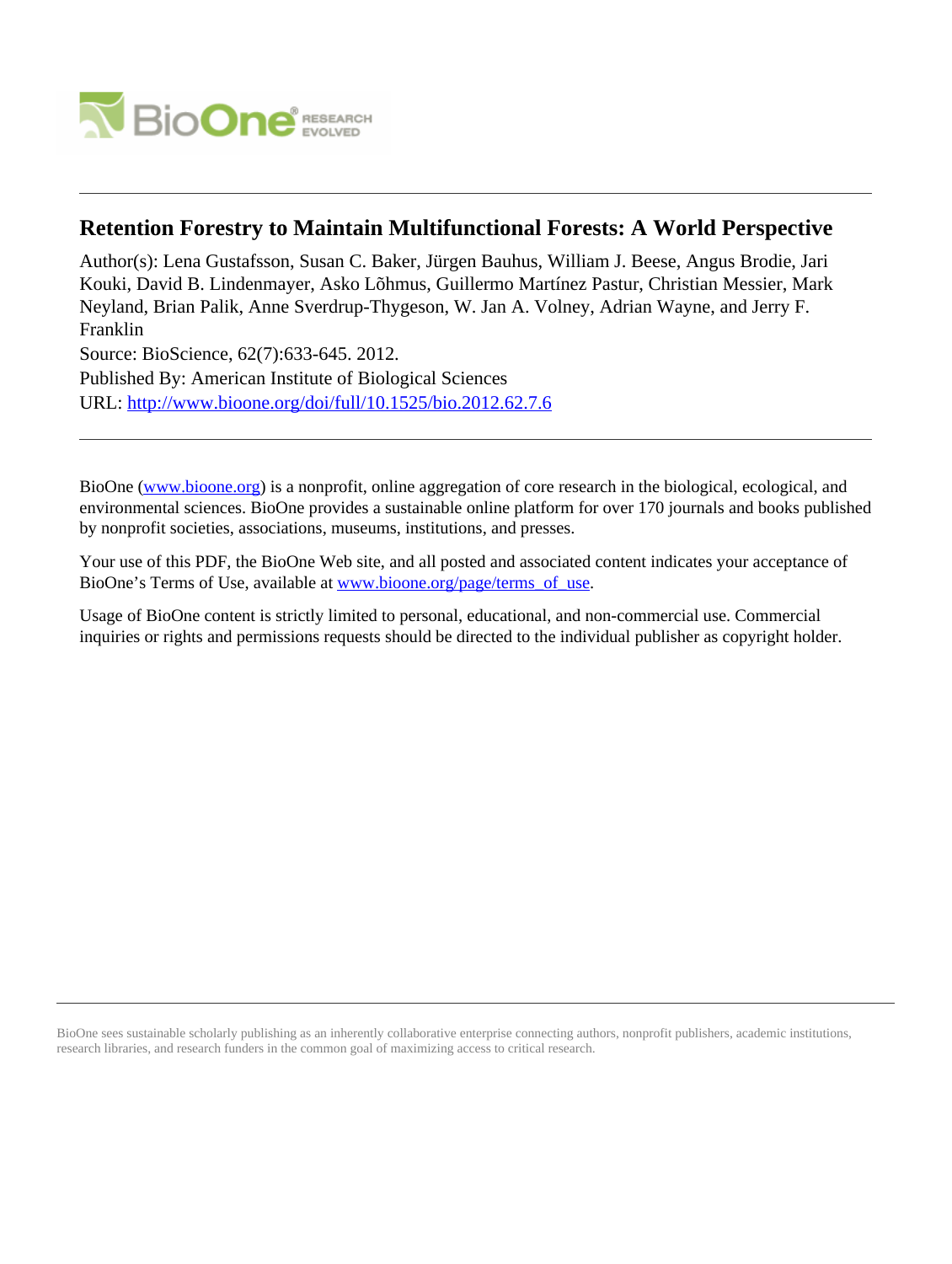# Retention Forestry to Maintain Multifunctional Forests: A World Perspective

LENA GUSTAFSSON, SUSAN C. BAKER, JÜRGEN BAUHUS, WILLIAM J. BEESE, ANGUS BRODIE, JARI KOUKI, DAVID B. LINDENMAYER, ASKO LÕHMUS, GUILLERMO MARTÍNEZ PASTUR, CHRISTIAN MESSIER, MARK NEYLAND, BRIAN PALIK, ANNE SVERDRUP-THYGESON, W. JAN A. VOLNEY, ADRIAN WAYNE, AND JERRY F. FRANKLIN

*The majority of the world's forests are used for multiple purposes, which often include the potentially conflicting goals of timber production and biodiversity conservation. A scientifically validated management approach that can reduce such conflicts is retention forestry, an approach modeled on natural processes, which emerged in the last 25 years as an alternative to clearcutting. A portion of the original stand is left unlogged to maintain the continuity of structural and compositional diversity. We detail retention forestry's ecological role, review its current practices, and summarize the large research base on the subject. Retention forestry is applicable to all forest biomes, complements conservation in reserves, and represents bottom-up conservation through forest manager involvement. A research challenge is to identify thresholds for retention amounts to achieve desired outcomes. We define key issues for future development and link retention forestry with land-zoning allocation at various scales, expanding its uses to forest restoration and the management of uneven-age forests.*

*Keywords: biodiversity, ecology, conservation, forestry*

Forests cover approximately 30% of the world's land surface; harbor most of the global terrestrial biodiversity; and provide critical ecosystem services, such as climate regulation and protection of soil and water resources (FAO 2010). The different and often contradictory societal expectations for forests have led to many conflicts over their use (Freer-Smith and Carnus 2008). In many parts of the world, this has resulted in allocating forest areas either to conservation or to fiber production in intensively managed plantations. However, forest reserves and plantations currently constitute only about 11% and less than 4% of the world's forest area, respectively (Del Lungo et al. 2006, FAO 2010). Although the proportions of both plantations and reserves are likely to increase (Bauhus et al. 2010), most of the global forest estate will continue to play a multifunctional role, in which attempts are made to balance human commodity needs with the production of other goods and services (Thompson et al. 2011), including the habitat needs of forest-dependent organisms (Lindenmayer and Franklin 2002). More than 2 billion hectares of the world's forests (around 55% of all forest area) are managed as production

forests or used to extract multiple values (FAO 2010). Most private and public forest owners will need to manage forests to supply ecosystem services simultaneously with the production of revenue from forest products to help pay for that management.

One of the most controversial issues in the management of multifunctional forests around the world has been the simplification of forest structure and composition as a part of intensive wood production (Puettmann et al. 2009). The type and intensity of disturbances that occur under industrial forestry can deviate dramatically from those of natural disturbance processes (Lindenmayer and Franklin 2002). In fact, the traditional industrial approach to forest management is very much akin to a conventional agricultural model, in which simplification is the goal (Smith et al. 1997). The resulting lack of complexity in managed stands and across forest landscapes feeds back through ecosystem processes and carries high risks of reducing several key environmental services (e.g., Thompson et al. 2011).

A new forest-management model—retention forestry was introduced in northwestern North America about

*BioScience* 62: 633–645. ISSN 0006-3568, electronic ISSN 1525-3244. © 2012 by American Institute of Biological Sciences. All rights reserved. Request permission to photocopy or reproduce article content at the University of California Press's Rights and Permissions Web site at *www.ucpressjournals.com/ reprintinfo.asp*. doi:10.1525/bio.2012.62.7.6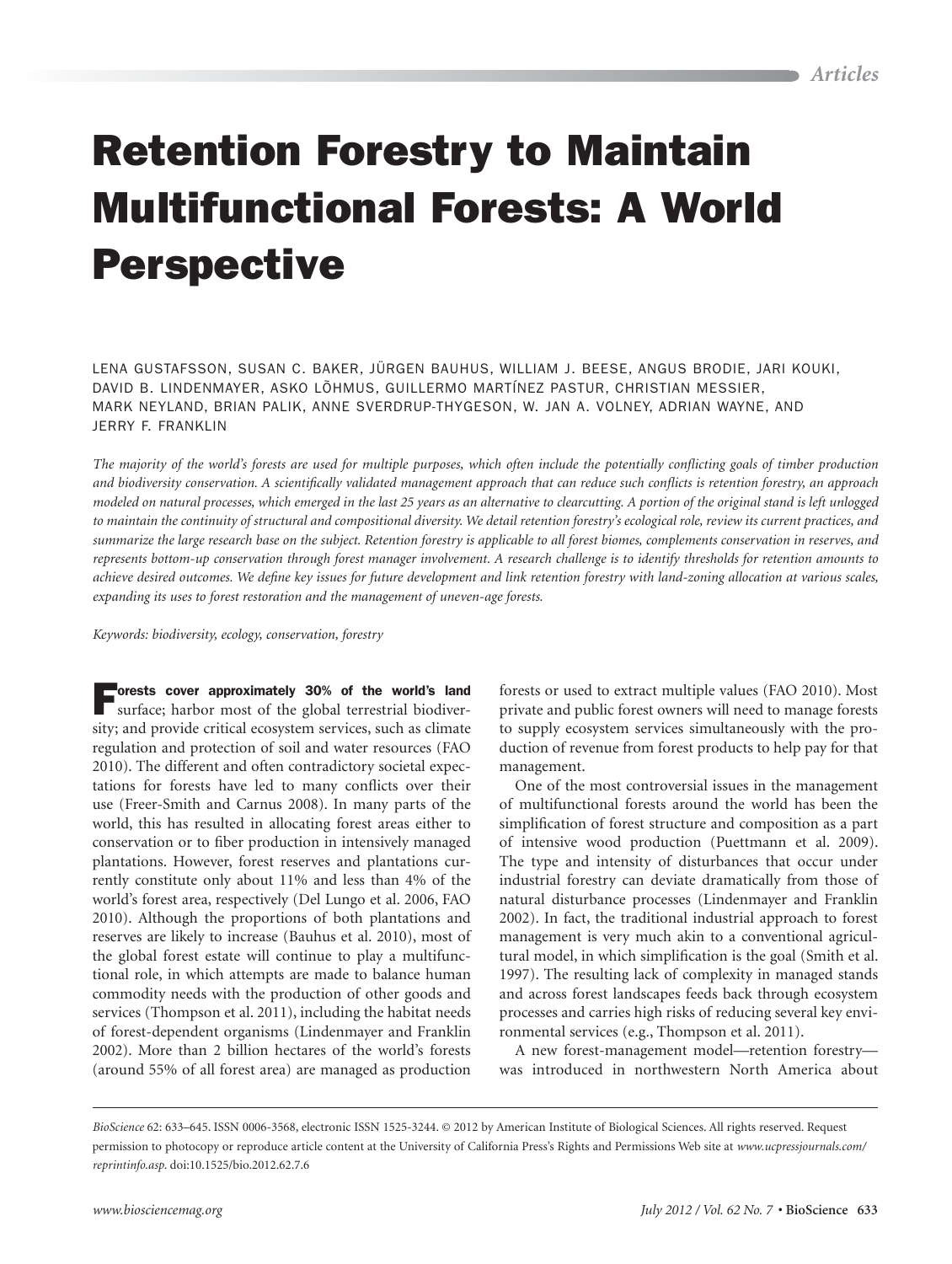25 years ago as a response to the rapid ongoing transformation and simplification of forests and to the need to better integrate wood production and biodiversity (Franklin 1989). Retention forestry spread rapidly and was adapted to conditions in various regions of the world. Retention forestry (or the *retention approach*—terms used interchangeably in this article) has until recently largely been used as a replacement for clearcutting, but the concept of structural retention as a part of management is increasingly incorporated into other silvicultural systems, such as selection systems widely applied in tropical and temperate forests (Nyland 2002, Mitchell RJ et al. 2006, Sheil et al. 2010).

One revolutionary aspect of this new way of planning, managing, and harvesting forests is the primary focus on the type and quantity of forest structures that are left behind, which contrasts with the traditional silvicultural

 $\overline{a}$  $\overline{d}$ 

*Figure 1. Photos illustrating retention forestry in different parts of the world. The common feature is a long-term and planned retention of biological legacies, including dispersed and aggregated trees, over forest generations with the aim of maintaining biodiversity and ecosystem functions. The levels and designs of this approach, which has been practiced for more than 20 years, differ considerably depending on ecological conditions, policy settings, and social contexts. (a) Group retention in coastal British Columbia, Canada. Photograph: William J. Beese. (b) Tree and habitat retention in a gap release treatment in Jarrah Forest, Western Australia. Photograph: Deirdre Maher. (c) Small aggregate and created dead wood in boreal Sweden. Photograph: Lena Gustafsson. (d) Dispersed retention in Washington State. Photograph: Cassandra Koerner.*

focus on what is being harvested (Franklin et al. 1997). Retention forestry is highly adaptable, with great variation in application, including the pattern and amount of retention, which reflects differences in the management objectives and forest types, as well as in the social and policy context. However, the basic requirement of retention forestry is the provision for continuity in structural, functional, and compositional elements from the preharvest to the postharvest forest. Today, there is extensive practical experience with the retention approach all over the world. Large-scale research initiatives have been undertaken on several continents to evaluate its effectiveness in achieving multifunctional goals, especially those related to biodiversity conservation.

Here, we present a global overview of the evolving practice of retention forestry and summarize the ecological principles and theories that underpin the approach. In par-

> ticular, we emphasize its foundation in emulating natural disturbance patterns and processes, which makes retention forestry generally applicable to different forest types and management goals and distinguishes it from traditional forestry models. We provide a summary of the current scientific knowledge base, including several large-scale experiments designed to evaluate ecological responses. Using examples from boreal, temperate, and tropical regions, we illustrate how the retention approach is currently practiced and how it relates to land-tenure and -policy frameworks. Important factors driving the large variation in practices are discussed, including landscape contexts and forest history. We also highlight the role of retention forestry in forest preservation, as well as in restoration, and reflect on how the wide range in quantity of retained forest structures may affect ecological outcomes. Finally, we discuss future prospects in a world in which there will be increasing demands for the ecosystem services derived from forests.

#### Definition and objectives of the retention approach

The unifying feature of retention forestry is that during harvest, important structures and organisms are intentionally retained on site for the long term (figure 1). Maintenance of some structures and organisms from the preharvest forest ecosystem has several specific objectives, including (a) maintaining and enhancing the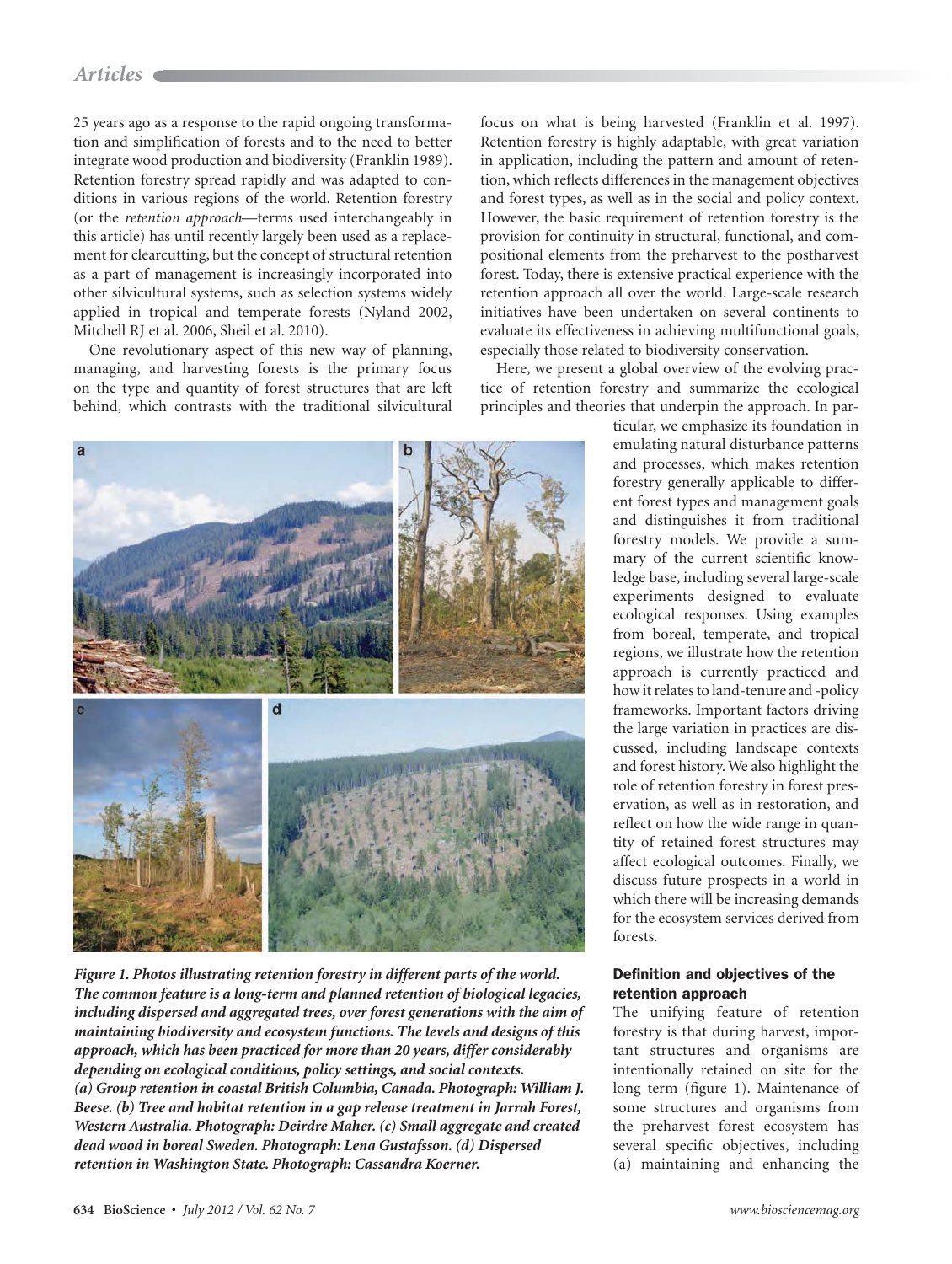supply of ecosystem services and the provisioning of biodiversity (e.g., MA 2005); (b) increasing public acceptance of forest harvesting and the options for future forest use (e.g., McDermott et al. 2010); (c) enriching the structure and composition of the postharvest forest (e.g., Franklin et al. 1997); (d) achieving temporal and spatial continuity of key habitat elements and processes, including those needed by both early- and late-successional specialist species (e.g., Bauhus et al. 2009, Gustafsson et al. 2010); (e) maintaining connectivity in the managed forest landscape (e.g., Kouki et al. 2001); (f) minimizing the off-site impacts of harvesting, such as on aquatic systems (e.g., Clinton 2011); and (g) improving the aesthetics of harvested forests (e.g., Shelby et al. 2005).

A wide array of terminology is associated with retention forestry. *Variable retention* is extensively used for practices in North America, Latin America, and Australia. Current applications use the terms *aggregated* or *group retention* and *dispersed retention* to indicate different spatial distributions of retained structures. Retention forestry is intimately linked to the concept of *biological legacies* (*sensu* Franklin et al. 2000), which refers to preharvest structures, such as dead and living trees, but also to species from different taxonomic groups, and emphasizes the importance of a continuous supply of such resources over forest generations. We define *retention forestry* as an approach to forest management based on the long-term retention of structures and organisms, such as live and dead trees and small areas of intact forest, at the time of harvest. The aim is to achieve a level of continuity in forest structure, composition, and complexity that promotes biodiversity and sustains ecological functions at different spatial scales. Approaches and levels of retention, which take account of natural disturbance dynamics, differ depending on local context, but the practice is justified for all types of silvicultural systems and forests.

The necessary area or volume to retain within stands will vary with and should be adapted to local conditions, but we suggest 5%–10% as a strict minimum, and considerably more is often likely to be needed to achieve the desired ecological objectives. In addition, retention should be well distributed across the landscape to facilitate the dispersal of organisms.

#### Ecological foundation and role

Sound forest management relies on ecological principles and theories (Puettmann et al. 2009). Especially relevant to retention forestry are the concepts of *niche*, *disturbance*, *diversity–stability relationships*, and *resilience* (table 1). These are intimately linked to the structural and compositional diversity of forests. In terms of biodiversity, *islandbiogeography theory* and later developments of the principles of *metapopulation dynamics* additionally highlight the importance of habitat area and proximity to recolonization sources, which retention forestry enhances, in contrast to clearcut harvesting.

The retention approach has emerged from the recognition that even intense natural disturbances leave biological legacies and spatial heterogeneity in the new forest, which contrasts with the simple and homogeneous environment that is often the outcome of traditional harvesting practices, particularly clearcutting (Franklin et al. 2000). Although large-scale disturbances (e.g., fire, wind, extensive pest outbreaks) in intact forest landscapes kill trees and modify ecosystem functioning, many biological legacies, such as standing dead trees; downed tree boles; and live mature and regenerating trees, plants, fungi, and animals, persist from

| the predisturbance forest. Biological    |
|------------------------------------------|
| legacies are also functionally impor-    |
| tant in forest landscapes characterized  |
| by small gap-phase disturbances and      |
| long-term continuity in the tree layer.  |
| Therefore, lessons from natural distur-  |
| bances can be applied to a multitude     |
| of forest ecosystems, regardless of the  |
| scale and intensity of their disturbance |
| regimes (Puettmann et al. 2009).         |
|                                          |

Retention forestry prescriptions can vary in a multitude of ways with large variations in the types, amounts, and spatial distribution of retained trees and intact forest patches to achieve different ecological outcomes (figure 2). The primary goal is to provide continuity in ecosystem structure, function, and composition between forest generations. Legacies, such as large old trees and dead trees, are structural elements that take a long time to develop and are therefore otherwise generally rare in

| Table 1. Some important ecological concepts and theories of relevance to<br>retention forestry. |                                                                                                                                                                                                              |  |  |  |
|-------------------------------------------------------------------------------------------------|--------------------------------------------------------------------------------------------------------------------------------------------------------------------------------------------------------------|--|--|--|
| <b>Concepts and theories</b>                                                                    | Link to retention forestry                                                                                                                                                                                   |  |  |  |
| Niche (Elton 1927)                                                                              | Each species occupies an ecological zone or habitat within<br>which it can outcompete other species; retention recognizes<br>this by providing a rich diversity of habitats within the<br>postharvest stand. |  |  |  |
| Disturbance (Picket and White<br>1985)                                                          | Disturbance is an integrated and important component<br>of ecosystem dynamics. Retention forestry creates                                                                                                    |  |  |  |

#### disturbance, and in emulating natural disturbance patterns, it sustains biodiversity and ecosystem processes. Diversity–stability (Ives and Carpenter 2007) Studies demonstrate positive diversity–stability relationships, although they are complex and remain to be better understood. In the face of uncertainty, the safest policy is to maintain as much diversity as possible, which is the philosophy behind the retention approach. Resilience (Holling 1973) Fundamental to the concept of resilience is that changes in ecological processes at one scale can affect processes at other scales. Retention forestry acts at the stand level,

complementing conservation actions at higher scale levels. Island biogeography (MacArthur and Wilson 1967) The theory predicts that species number increases with the size of habitat and with increasing proximity to dispersal sources. Retaining structures at harvest increases the area of suitable habitats as well as their distribution at the landscape level and thus enhances diversity.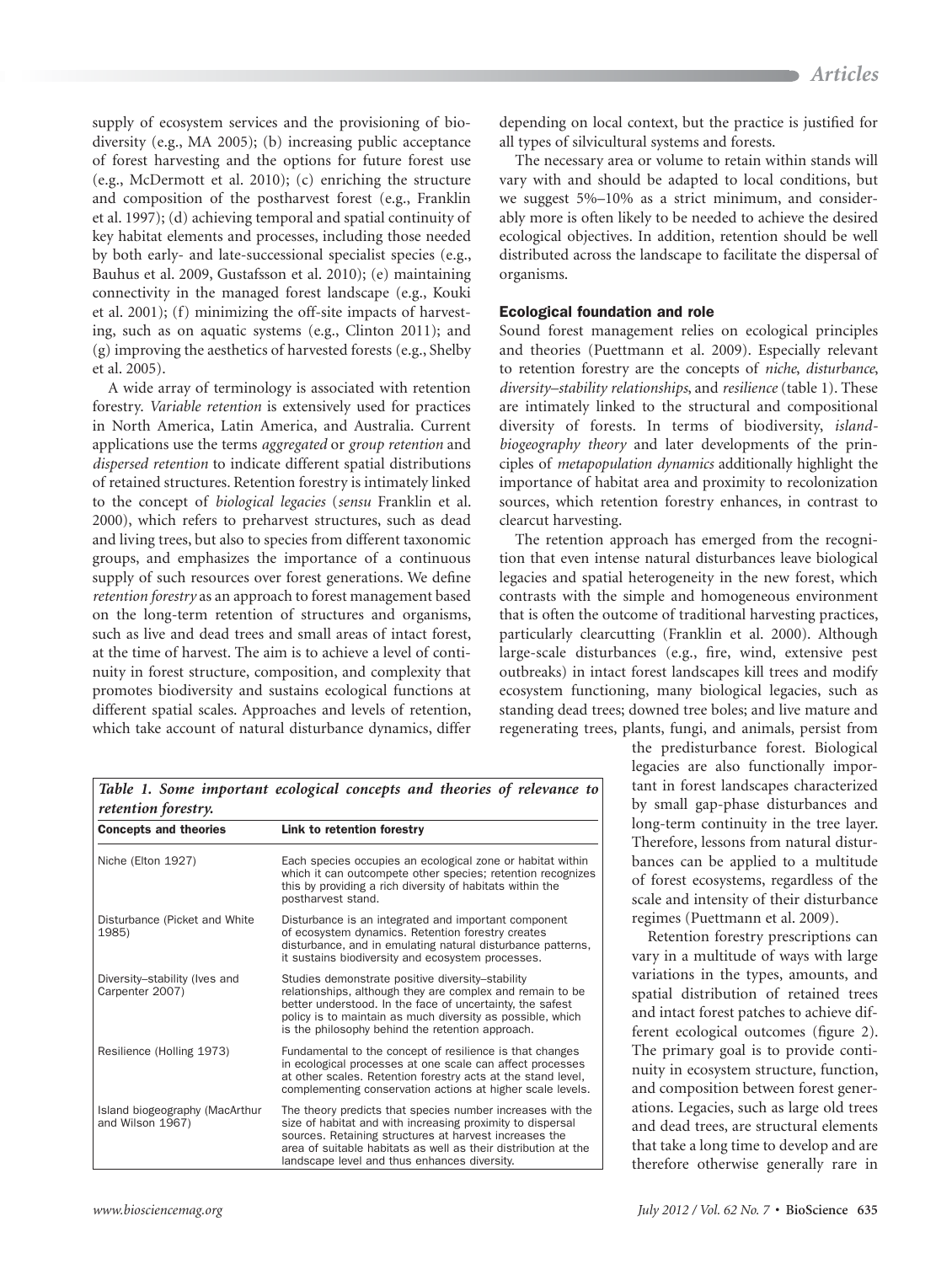## *Articles*



*Figure 2. A main element in retention forestry is the retention of trees and forest patches at the time of logging to maintain continuity in structural diversity while at the same time permitting an economic return. Retention forestry practices in managed forest ecosystems may vary in the amount of retention, the type of retention, and the spatial and temporal availability of the retained trees (the upper part of the figure). Retained forest elements have a multitude of ecological effects (the lower part of the figure), but the magnitude and significance of these effects are determined by the details of the implementation. The figure was drawn by Berrit Kiehl (berrit.kiehl@allmacs.de).*

intensively managed forests, where trees are comparatively young when they reach maturity for economic purposes and are cut. For species and populations, the retention approach facilitates the maintenance of habitat for epiphytic plants, wood-inhabiting insects and fungi, and many other organisms (for reviews, see Rosenvald and Lõhmus 2008, Gustafsson et al. 2010). Thus, retention provides a "lifeboat" for species through the regeneration phase of forest development. By improving the connectivity of habitats within the managed landscape, the recolonization and dispersal of organisms are enhanced in the harvested compartments

(e.g., Chan-McLeod and Moy 2007). The maintenance of ecosystem function is another fundamental role of the retention approach. For instance, key structural legacies and small forest patches can be important for retaining carbon, nutrients, and moisture on sites after disturbance; may improve regeneration by reducing the effects of extreme climatic events; and are important for sustaining soil organisms and mycorrhizal fungi (e.g., Martikainen et al. 2006, Outerbridge and Trofymow 2009, Siira-Pietikäinen and Haimi 2009).

#### Origin and development

Adjustment of the prevailing regeneration harvesting practices through the retention of biological legacies from the preceding stands began 20–30 years ago in boreal and temperate regions throughout the world but most prominently in North America. The approach has spread rapidly and retention forestry is implemented in all major biomes today.

Boreal and temperate regions. Retention forestry originated in the Pacific Northwest (northwest United States, southwest Canada) in the 1980s, promoted under the terms *new forestry* and *green-tree retention*. The Clayoquot Scientific Panel introduced the term *variable retention* and was instrumental in raising the profile of the approach in this region. Private forestry companies instituted retention forestry practices to address marketplace demands. By the end of the 1990s, retention forestry was an established practice in this region and was specified in policy or regulations (e.g., in California, Oregon, and Washington in the United states and in British Columbia in Canada). The concept found its way to the eastern United States and the rest of Canada by the early 1990s and was beginning to be studied and applied formally by the late 1990s. In Canada's prairie provinces (Alberta, Saskatchewan, Manitoba) and the province of Quebec, the Sustainable Forest Management Network led efforts to develop practices emulating natural disturbances.

The retention approach spread to Chile and Argentina in the late 1990s when forestry companies in Tierra del Fuego utilized expertise from northwestern North America to implement an ecological forestry approach in *Nothofagus* forests.

In Australia, various states required explicit habitat provisions for wildlife during timber harvest by the 1970s, and since that time, the levels of retention required within harvested forests have increased. For example, application of retention harvesting has recently expanded in Tasmania, although it has been used only experimentally in the state of Victoria.

Sweden, Finland, and Norway were the first European countries to introduce the retention approach. During the 1980s and 1990s, legislation and forest-management guidelines in all three countries were revised to incorporate environmental concerns into harvest operations. In the three Baltic states, the retention approach was mainly adopted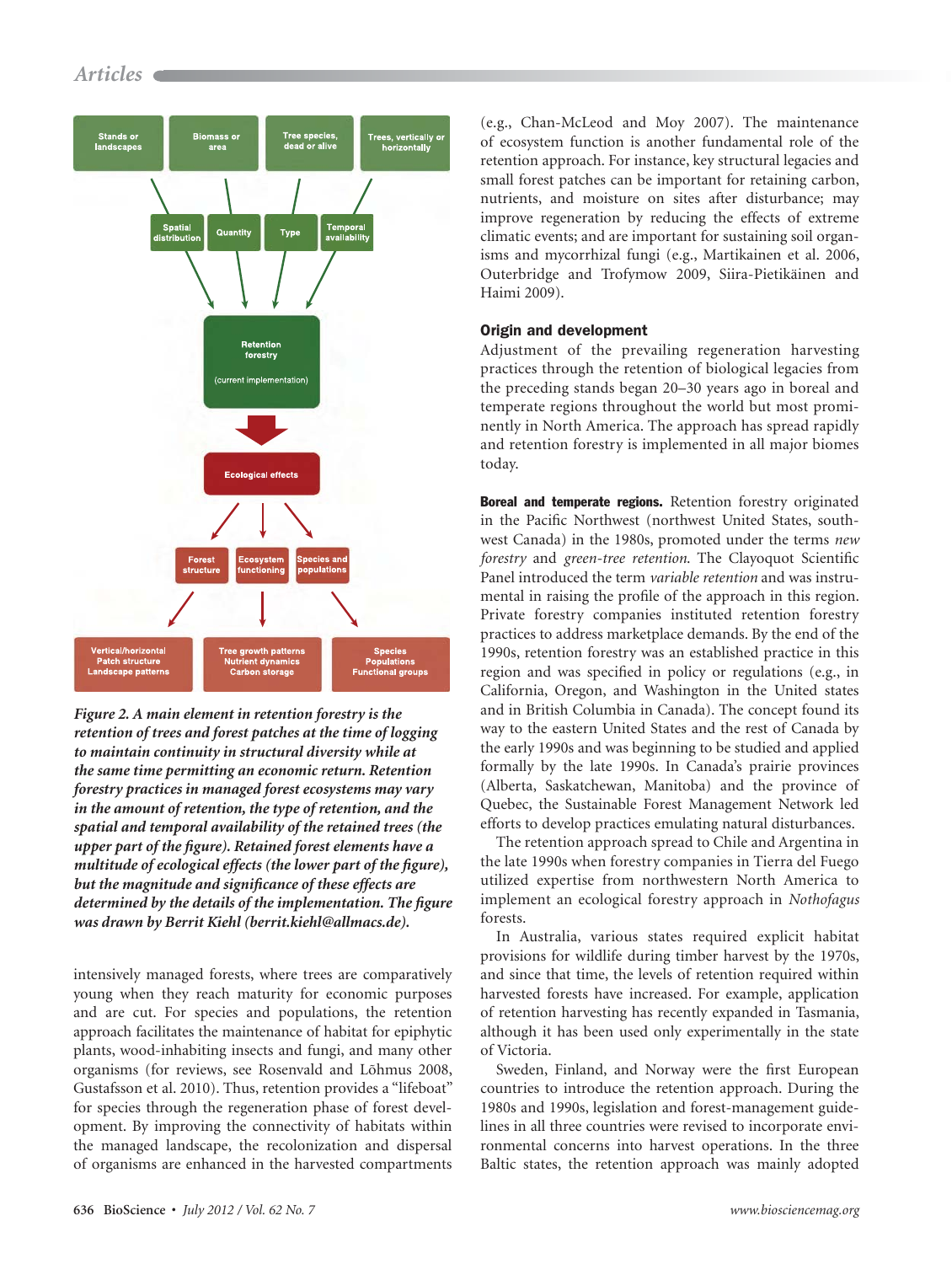from Sweden, Finland, and Norway, developing from the late 1990s and onward. In Germany, where clearcutting is now uncommon and selection and shelterwood systems prevail, the deliberate retention of old and habitat trees and dead wood is a recent phenomenon that began to be formally applied in public forests about 10 years ago.

**Tropics.** The prevailing sustainable harvesting method in natural tropical forests is selective logging, and new approaches designed as a result of increased environmental concern have been developed during the last few decades under the term *reduced impact logging* (RIL) and sometimes *low-impact logging*. So far, the main focus of RIL has been on maintaining growing stock and securing tree regeneration and on soil and water quality (Putz et al. 2008). Although the proportion of tropical production forests under sustainable management is estimated to be less than 10% (Blaser et al. 2011), RIL is today an established and well-known concept in tropical forestry in Africa, Asia, and America. The emphasis on incorporating biodiversity concerns is increasing, including the retention of biological legacies as a part of harvesting operations (Meijaard et al. 2005, Dykstra 2012), and examples of such practices are accumulating (Sheil et al. 2010).

#### Current application

The extent to which retention forestry is practiced differs substantially between and within countries (see supplemental table S1, available online at *http://dx.doi.org/10.1525/ bio.2012.62.7.6*). It is applied in harvest operations on all forestland in countries such as Finland, Norway, and Sweden. Examples of countries and regions embracing this approach on more than 50% of their forestland include the Baltic states; Germany; and the Canadian provinces of Alberta, British Columbia, and Ontario. In the United States, it is applied to varying degrees on all federal lands and on a variety of land ownerships in the eastern United States. In Latin America, retention forestry is so far formally practiced by only a few forestry companies in southern Argentina. All Australian states have some wildlife-management rules, and there are requirements for retaining habitat trees in different forest types across the country.

Retention levels and arrangement. Retention levels, in terms of the area or wood volume retained, can range more than fortyfold, varying from sometimes as low as 1%–3% of the harvested volume in Finland to more than 30% in some state forests in Tasmania (see table S1) and more than 40% in forests managed by some First Nations (the governments of Canadian indigenous peoples) on Vancouver Island, British Columbia, in Canada. Differences are also large within regions; for instance, in Alberta, retention levels may vary between 1% and 15%. There is a tendency to retain higher amounts in the western United States, in western Canada, and in parts of Australia than in Europe, the eastern United States, and eastern Canada. Spatial design can take almost any form, from evenly distributed individual trees to patches of intact forest of diverse shapes and sizes; dispersed and aggregated retention are often applied together in a harvest unit (figure 1). The most common expressions of retention level are the number of trees and the aboveground timber volume per hectare in the case of dispersed retention or the percentage of the harvest area in the case of aggregates. Specific requirements for trees to be retained often include the minimum diameter and tree species preferences.

In some regions, guidelines about the proximity of harvested areas to retained structures or patches are employed. This is done to ensure that the retained forest elements are well distributed in the harvest unit to serve as a source population for recolonization and to ameliorate microclimatic conditions (e.g., Mitchell SJ and Beese 2002, Baker and Read 2011).

Although retention forestry in the strict sense has not yet been applied in tropical forests, there are examples of retention components within RIL in Malaysia and Ecuador (Blaser et al. 2011) and in Cameroon (Ezzine de Blas and Pérez 2008). Examples of retention actions to promote biodiversity include some timber concessions in Indonesian Borneo, in which wildlife corridors, food trees, and nesting trees are demarcated and saved. In the Republic of the Congo, there are also attempts to retain habitats of importance to large mammals such as gorillas and chimpanzees in some forest operations (figure 3, table 2).

Links to land tenure. In some regions, individual forestry companies have often taken a lead role in instigating, developing, and tailoring the retention approach. For instance, MacMillan Bloedel was a pioneer in British Columbia, Canada, and Stora Skog AB was in Sweden. Current examples of forestry companies with a strong commitment to this approach are Western Forest Products in British Columbia and Daishowa Marubeni International in Alberta, Canada. Together, these companies manage more than 5 million hectares of forestland using this approach (figure 3, table 2). State and federal forest agencies have also been important in the development and implementation of retention forestry, as on public lands in the states of Washington, Minnesota, and Wisconsin in the United States and in Western Australia, New South Wales, and Tasmania in Australia. Similar prescriptions and retention models are applied on all productive forestland, irrespective of ownership in Finland, Norway, Sweden, the Baltic states, and Germany.

Policy instruments. Third-party certification, which is intended to provide credible evidence of sustainable forest management (McDermott et al. 2010), has been a strong driver in the adoption of retention forestry. Forest certification standards often require the use of retention approaches in their evaluations of sustainability. Examples include the Forest Stewardship Council (FSC) and the Program for the Endorsement of Forest Certification (PEFC). FSC certification has been particularly important in encouraging the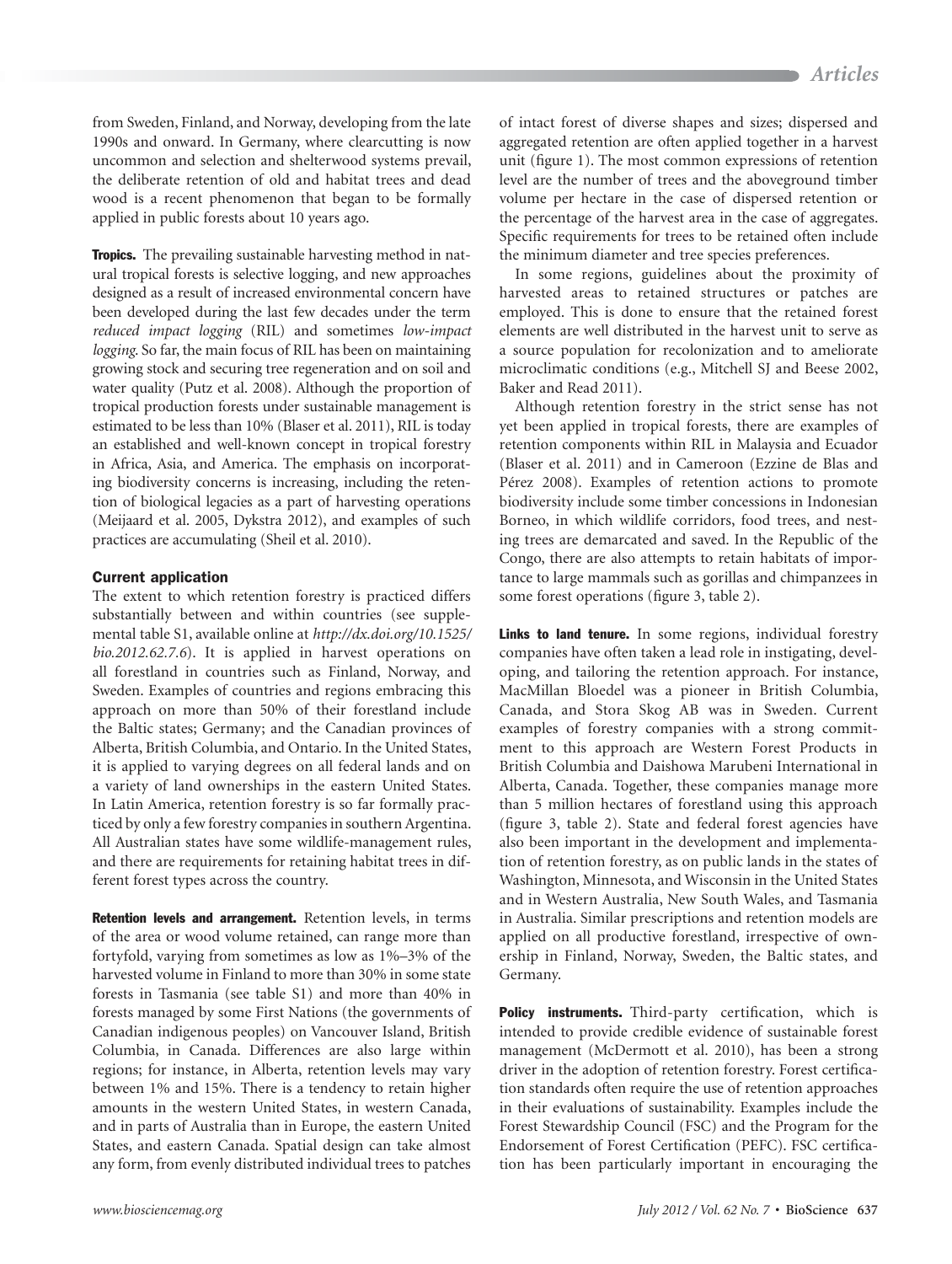

**Retention components** 

*Figure 3. Examples of how the retention approach is applied in different forest biomes of the world, selected to show the flexibility toward scale level, logging system, land tenure, and policy framework. Full implementation of retention forestry is presently confined to temperate and boreal regions (the blue dots), whereas components of the retention approach can be found in the tropics (the red dots)—for instance, in efforts toward reduced impact logging. More information is given in table 2 and in supplemental table S2 (available online at* **http://dx.doi.org/10.1525/bio.2012.62.7.6***). The figure was drawn by Berrit Kiehl (berrit.kiehl@allmacs.de).*

incorporation of biodiversity considerations in tropical logging (Sheil et al. 2010). More than 80% of certified tropical forests are large tracts that are managed by the private sector (ITTO 2008).

Legal policy instruments are also important for the adoption of retention harvesting and include legislation at the national or state level (e.g., the 2005 Forestry Act in Norway and its amendments), contractual agreements between government entities (e.g., the Tasmanian Community Forest Agreement), and state forest-practice rules (e.g., in many US states, in the provinces of Ontario and British Columbia in Canada, and in Germany). There are no current examples of retention forestry involving government subsidies, so the loss of revenue from the retention of potential harvestable trees is carried by the forest owner or the contractor conducting harvests. However, in some countries, such as Germany and Finland, private forest owners may be compensated for their conservation efforts through contractual agreements. Nevertheless, there might be economic incentives for landowners, since higher prices are sometimes offered for certified timber, and it can also provide access to markets that demand responsibly produced forest products (Auld et al. 2008).

#### Research on retention harvesting

Many of the ecological principles that underpin retention practices have been validated in the extensive research that has been conducted on the retention approach and its ecological effects during the past 20 years. Two reviews summarize ecological responses: Rosenvald and Lõhmus (2008) on green-tree retention in Europe and North America and Gustafsson and colleagues (2010) on both living and dead trees in northern Europe. Different levels and patterns of retention are being investigated in several large, replicated long-term experiments; numerous taxa and structural and biophysical variables are being considered in these studies (figure 4, table 3). Two of these experiments have been summarized: Aubrey and colleagues (2009) described the DEMO (Demonstration of Ecosystem Management Options) experiment in Washington and Oregon, and Baker and Read (2011) described the Warra silviculture systems trial experiment in Tasmania, Australia.

More aboveground species are maintained, at least in the short term, in stands with retained structures than in stands that are cut using conventional methods (Work et al. 2003, Hyvärinen et al. 2005, Atwell et al. 2008, Aubry et al. 2009). Retention has been shown to be particularly successful for epiphytic lichens and small ground-dwelling animals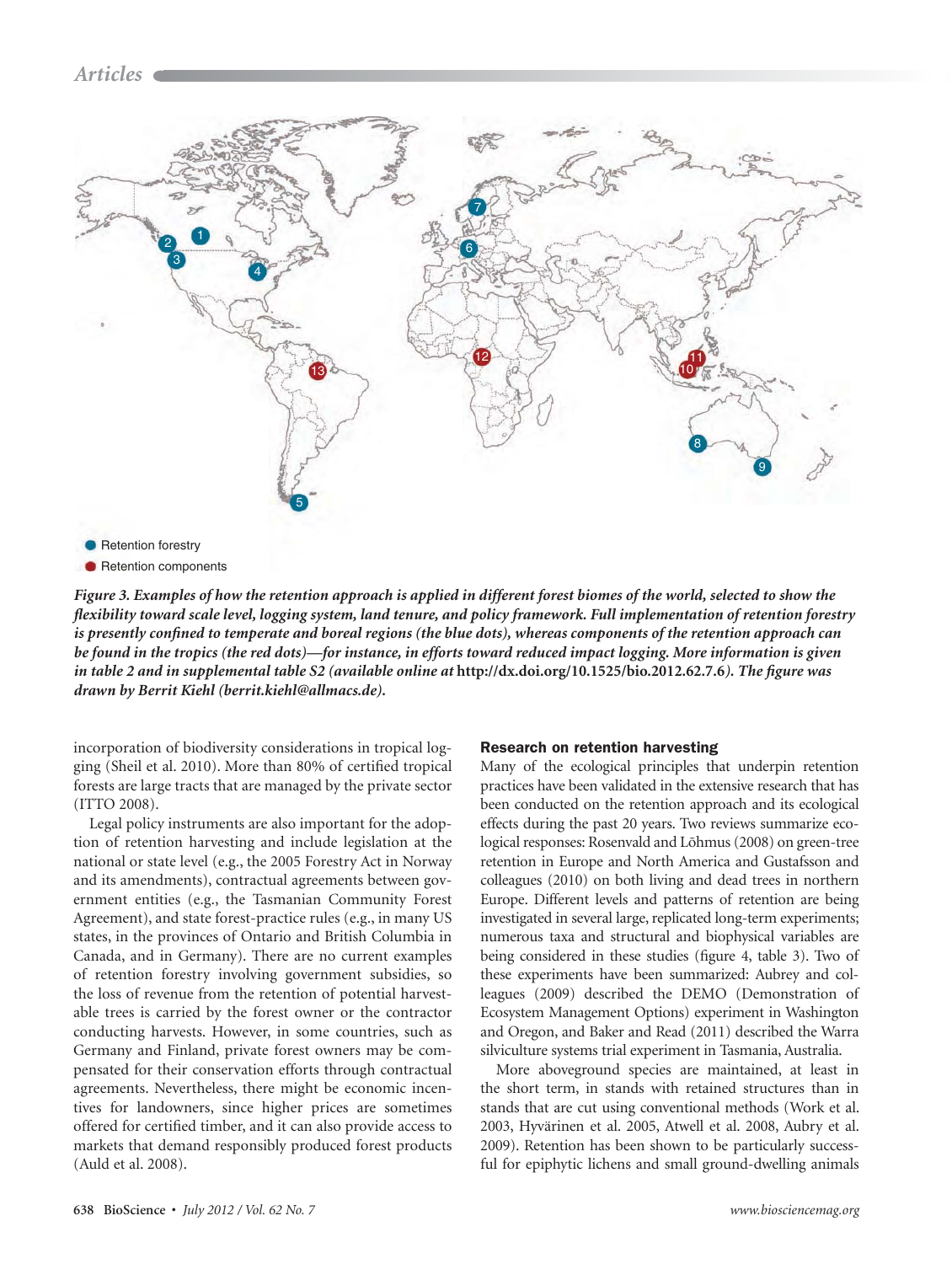*Table 2. Examples of application of retention forestry and incorporation of retention components shown in figure 3.*

| <b>Example</b>                                                                                                                | <b>Geographical location</b>        |
|-------------------------------------------------------------------------------------------------------------------------------|-------------------------------------|
| 1. Daishowa Marubeni International<br>forestry company                                                                        | Alberta, Canada                     |
| 2. Western Forest Products                                                                                                    | Coastal British Columbia,<br>Canada |
| 3. State trust lands                                                                                                          | Washington State, USA               |
| 4. State of Minnesota                                                                                                         | Minnesota, USA                      |
| 5. Kareken sawmill (PRODIN S.R.L)                                                                                             | Tierra del Fuego, Argentina         |
| 6. State forest                                                                                                               | Baden-Württemberg, Germany          |
| 7. All private and public forestland                                                                                          | Sweden                              |
| 8. State forest                                                                                                               | Western Australia                   |
| 9. State forest                                                                                                               | Tasmania, Australia                 |
| 10. Deramakot Commercial Forest<br>Reserve (state owned)                                                                      | Sabah, Malaysia                     |
| 11. High conservation values<br>within Forest Stewardship Council<br>certification, Alas Kusuma Group<br>and Suka Jaya Makmur | Kalimantan, Indonesia               |
| 12. Buffer Zone Project                                                                                                       | Republic of the Congo               |
| 13. Precious woods                                                                                                            | Amazonas, Brazil                    |

(Rosenvald and Lõhmus 2008). A similar effect has been observed belowground—for example, for soil fauna (e.g., Martikainen et al. 2006, Siira-Pietikäinen and Haimi 2009) and ectomycorrhiza (Outerbridge and Trofymow 2009). Studies have shown, however, that the ability to maintain species on site (the lifeboat function) does vary with the type, level, and pattern of retention (e.g., Aubry et al. 2009). Higher retention levels increase habitat suitability for many species and also promote structural diversity (Work et al. 2003, Hyvärinen et al. 2005, Aubry et al. 2009). Some highly sensitive or area-demanding species may have requirements that cannot be met at the scale of harvesting and retention units, which emphasizes the need to integrate site-level conservation planning with larger reserves in the managed landscape.

The spatial arrangement of retention has been found to affect the ability of a site to sustain forest properties and functions. In some studies, aggregates have been found to have advantages over dispersed trees for maintaining much—but not all—biodiversity (e.g., Baker and Read 2011). The important role of structural retention in maintaining source populations for species recolonization of nearby harvested areas has been demonstrated (e.g., Huggard and Vyse 2002, Tabor et al. 2007); however, edge effects may limit this capability for some highly sensitive forest species (Aubry et al. 2009).

Many but not all natural structures and their associated organisms may be maintained through retention, according to studies in forest ecosystems in which retention harvesting was compared with natural disturbances (e.g., Hutto 2006). For example, retention patches have been found to have somewhat different species composition than patches that have been spared by natural disturbances (e.g., unburned patches found in otherwise burned areas; Gandhi et al. 2001, Martikainen et al. 2006).

### Important considerations for current and future application

Although retention forestry is an established practice in many countries, it is still in its infancy as a silvicultural system. For future application, it will be important to learn from best practices but also to critically evaluate and improve designs applied in different parts of the world. Retention forestry also needs to be incorporated into larger contexts and combined with other land uses in planning processes tailored to local and regional conditions.

Retention forestry and land zoning. The partitioning between the three main forest-use categories of reserves, multifunctional forests, and plantations is a broadscale planning issue that warrants increased attention in the future. Zoning models may be one future approach to apply in boreal and temperate forest landscapes and attempts are emerging, such as the TRIAD approach (Hunter and Calhoun 1996). In this model, intensified forestry on a small portion of the land is compensated for by increasing the area set aside for conservation and by implementing ecosystem management that includes retention forestry (Messier et al. 2009). The efficiency in implementation of such instruments is likely to be strongly linked to land tenure, with a larger probability of success in publicly owned lands for which the decision processes are comparatively easy than in lands with diverse ownerships and small land holdings (Ranius and Roberge 2011). Parallels can be drawn to conventional agricultural land use, which is currently intensively debated, especially in the tropics (e.g., Phalan et al. 2011). Studies in agricultural systems point in different directions regarding the efficiency of zoning models, embracing the different categories of high-intensity agriculture, wildlife-friendly agriculture (the equivalent of retention forestry), and land for conservation (Ewers et al. 2009).

The importance of landscape context and spatial scales. The traditional approach to biodiversity conservation has been to protect relatively large areas with a minimum of human intervention, and the forest area designated for conservation has increased steadily over time (FAO 2010). Retention forestry, in contrast, is a stand-level conservation approach, and trees and forest patches left unharvested can be considered *set-asides*, although at a much more local spatial scale than large reserves and national parks. The biological legacies at the level of the harvest unit or stand resemble the structures in forests subjected to natural disturbance dynamics at a similar spatial scale. Tree retention may lead to faster ecological recovery of logged and regenerating areas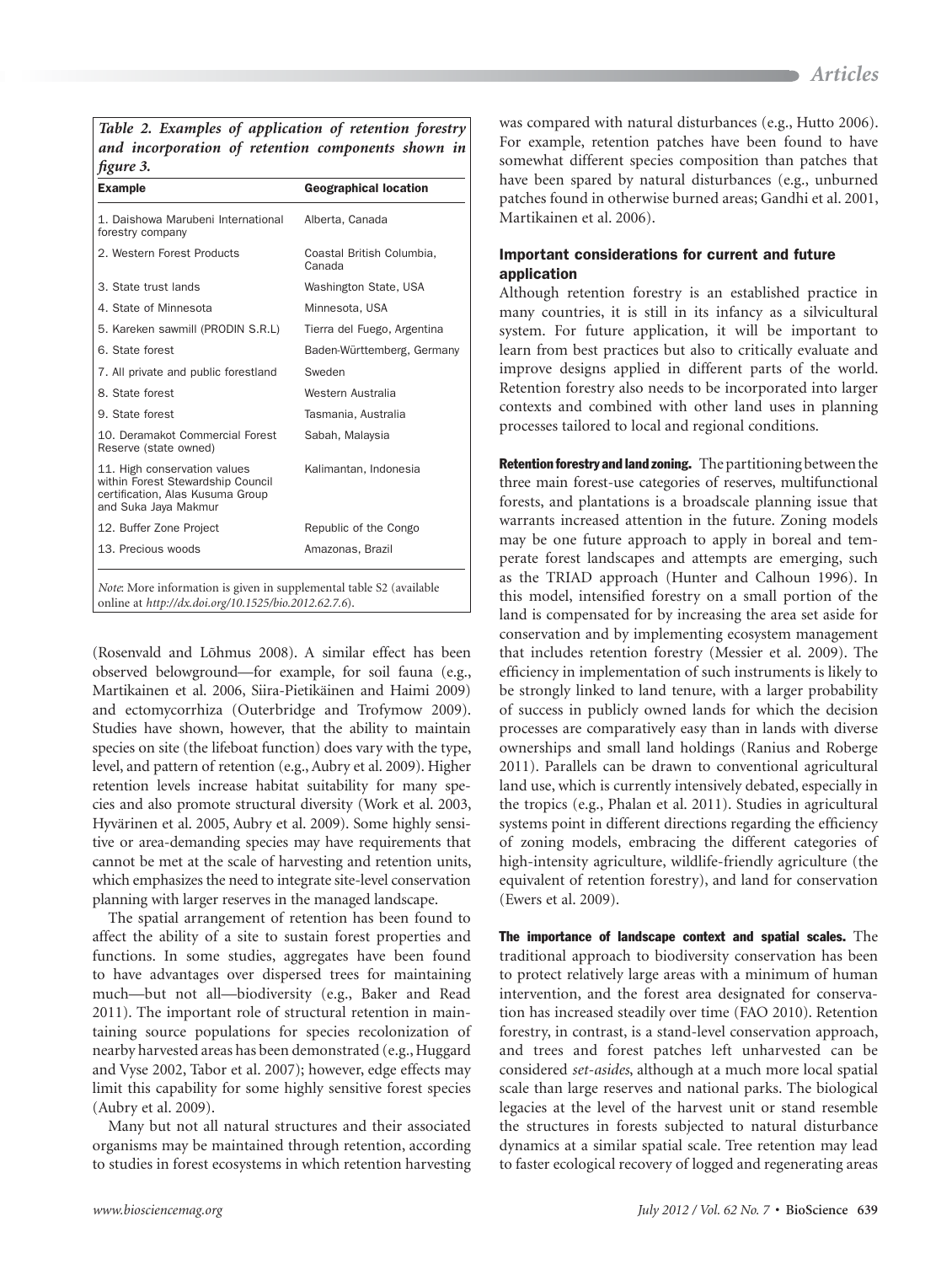

**Experiments on retention forestry** 

**Experiments on reduced/low impact logging** 

*Figure 4. Large research experiments on retention forestry (boreal and temperate regions, green dots), and reduced impact logging or low-impact logging experiments (tropics, orange dots). The experiments in boreal and temperate regions have been set up to study ecological responses, including biodiversity, tree regeneration, and yield, and effects on biogeochemistry and microclimate. They include treatments that vary regarding retention levels or spatial pattern. The experiments in the tropics are mostly directed toward effects on tree regeneration, growth, carbon stocks, and damage to stands and soils, but biodiversity is also studied. Treatments vary regarding the numbers of trees harvested per hectare and their diameters, preharvest treatment such as liana cutting, and logging methods (e.g., winching, directional felling). More information is given in table 3 and supplemental table S3 (available online at http://dx.doi.org/10.1525/bio.2012.62.7.6). Abbreviations: DEMO, Demonstration of Ecosystem Management Options; EMEND, Ecosystem Management Emulating Natural Disturbance; SST, silviculture systems trial; STEMS, Silviculture Treatments for Ecosystem Management in the Sayward; TDF LTRP, Tierra del Fuego Long Term Research Plots; VRAM, Variable Retention Adaptive Management. FIRE (http://joyx.joensuu.fi/~jkouki/project\_fire.htm) is a large-scale experimental facility for exploring fire and harvest effects on forest biodiversity and succession, created by Jari Kouki of the University of Eastern Finland, in Joensuu, and his research team. The figure was drawn by Berrit Kiehl (berrit.kiehl@allmacs.de).*

through the spread and colonization of species from retained aggregates (e.g., Huggard and Vyse 2002). One of the largest benefits, which is unique to the stand level, is the large spatial coverage. Species composition varies over the landscape, and some species are confined to certain areas. By retaining patches within every harvest unit, the biological legacies and mature forest fragments important to many species will be spread over the entire landscape. Compared with the establishment of a few large reserves restricted to parts of the landscape, the probability of capturing the whole or at least a large part of the species pool will be higher.

The optimal allocation of conservation areas among various scales is not a trivial exercise, since the amounts, individual sizes, shapes, and spatial locations of reserves may vary substantially, which creates complex causal relationships. Ecological science has addressed the question of how

large reserves should be and how many reserves are needed to conserve biodiversity since the formulation of the theory of island biogeography (MacArthur and Wilson 1967), but a clear answer has yet to emerge. Conservation actions at different scale levels have different ecological functions that complement each other, and it is also clear that the retention approach can never replace the need for large reserves. There are species (e.g., the woodland caribou in the boreal forest of Canada; Schneider et al. 2010) and ecological processes (e.g., fire regimes; Lindenmayer et al. 2011) that depend on extensive and continuous reserves.

In the future, new planning instruments are needed to identify optimal mixes of conservation areas of different sizes, like retention patches, small set-asides and large reserves, as well as their spatial configuration. The ideal partitioning of such types will vary strongly with the goal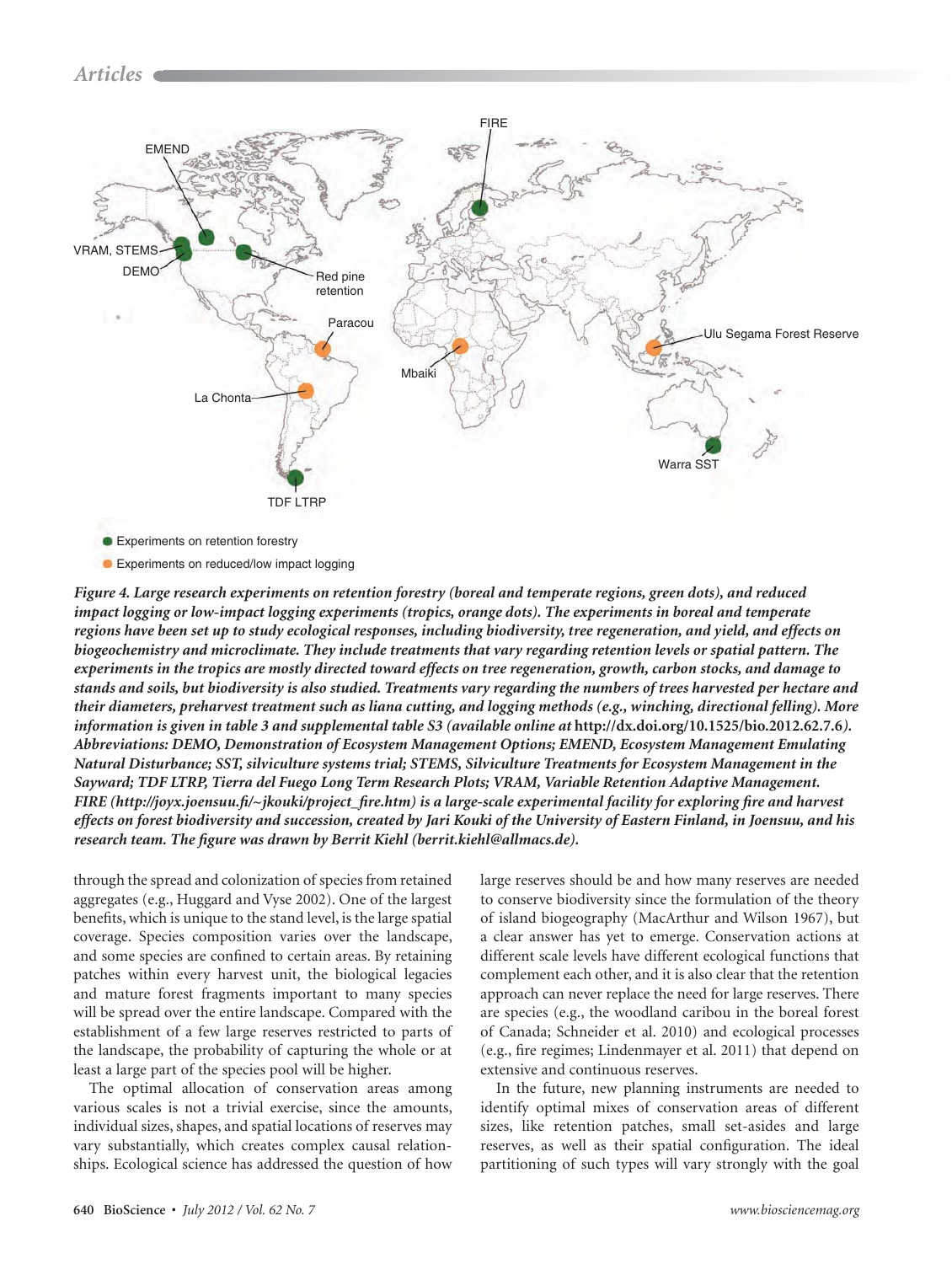*Table 3. Large research experiments on retention forestry (boreal and temperate regions), and reduced impact logging or low-impact logging experiments (tropics) shown in figure 4.*

| <b>Experiment</b>                                                                       | <b>Country or state</b>       | <b>Biome</b>  | <b>Factors investigated (selection)</b>                                            |
|-----------------------------------------------------------------------------------------|-------------------------------|---------------|------------------------------------------------------------------------------------|
| <b>DEMO</b> (Demonstration<br>of Ecosystem<br>Management Options)                       | Washington and<br>Oregon, USA | Temperate     | Vegetation, mycorrhizal fungi,<br>physical environment, public<br>perception       |
| <b>EMEND (Ecosystem</b><br>Management Emulating<br>Natural Disturbance)                 | Alberta, Canada               | <b>Boreal</b> | Vertebrates, arthropods,<br>biogeochemical cycling,<br>socioeconomics              |
| FIRE <sup>a</sup>                                                                       | Finland                       | Boreal        | Living or dead trees, bryophytes,<br>soil fauna, small mammals                     |
| La Chonta                                                                               | <b>Bolivia</b>                | Tropical      | Tree regeneration, recovery of<br>mahogany (Swietenia macrophylla)                 |
| Mbaïki                                                                                  | Central African<br>Republic   | Tropical      | Carbon stock, flora diversity                                                      |
| Paracou                                                                                 | French Guyana                 | Tropical      | Carbon stock, functional traits<br>(understory, seedling morphology,<br>seed mass) |
| Red pine retention                                                                      | Minnesota, USA                | Temperate     | Vascular plants, songbirds,<br>disease, productivity                               |
| <b>STEMS (Silviculture</b><br>Treatments for<br>Ecosystem Management<br>in the Sayward) | British Columbia,<br>Canada   | Temperate     | Forest growth, soil processes,<br>tree damage, wind damage                         |
| TDF LTRP (Tierra del<br>Fuego Long Term<br>Research Plots)                              | South Patagonia,<br>Argentina | Temperate     | Regeneration, microclimate,<br>nitrogen cycling, biodiversity                      |
| Ulu Segama                                                                              | Sabah, Malaysia               | Tropical      | Trees, palms, vine biomass, soil<br>disturbance                                    |
| <b>VRAM</b> (Variable<br><b>Retention Adaptive</b><br>Management)                       | British Columbia,<br>Canada   | Temperate     | Forest structure, growth and<br>regeneration, birds, wind damage                   |
| Warra silviculture<br>systems trial                                                     | Tasmania.<br>Australia        | Temperate     | Plants, forest regeneration, insects,<br>economics, social acceptability           |

*Note:* More information is given in supplemental table S3 (available online at *http://dx.doi.org/10.1525/ bio.2012.62.7.6*).

a FIRE (*http://joyx.joensuu.fi/~jkouki/project\_fire.htm*) is a large-scale experimental facility for exploring fire and harvest effects on forest biodiversity and succession, created by Jari Kouki of the University of Eastern Finland, in Joensuu, and his research team.

for the conservation area network (e.g., the type of biodiversity being targeted). For instance, if the aim is to promote species dependent on continuous areas of old growth (e.g., three-toed woodpecker in boreal regions; Imbeau and Desrochers 2002), high connectivity will be essential, which implies that retention may best be used to connect larger patches. However, if the aim is to preserve flora and fauna connected to the often transient open habitats created by disturbance events (e.g., rare fire-associated dead-wood beetle fauna; Kouki et al. 2012), a dispersed pattern can be very efficient to reach these goals. This is no small matter, since open habitats with legacies created through natural disturbances often have the highest levels of biodiversity of any type of forested landscapes (e.g., Swanson et al. 2011).

Some researchers have proposed that management interventions for conservation have their greatest relative effects in landscapes with intermediate amounts of remaining natural vegetation (Pardini et al. 2010), whereas others suggest that they have more pronounced effects in structurally simple landscapes (Kleijn et al. 2011). Our overview from different parts of the world suggests that retention forestry has benefits in landscapes with widely varying land-use histories. In heavily transformed landscapes with small amounts of structurally diverse forest remaining, such as parts of northern Europe, it is unlikely that restoration through retention will enable the recovery of all specialist species adapted to natural forest conditions, because the dispersal distances from source populations may be too large (Kouki et al. 2012). Retention, however, may be a way to increase population sizes and to increase the possibilities of long-term survival. However, in landscapes with large amounts of high-quality forest remaining, such as in some parts of boreal North America, retention forestry may safeguard almost all of the flora and fauna associated with intact forest landscapes.

Retention as a restoration tool. Retention forestry is a way to conserve the structural, functional, and compositional diversity of forest ecosystems for the future in settings in which complex and diverse forests are being harvested for the first time, as is often the case in Canada, Tasmania, and Argentina. However, the retention approach is also an excellent

tool for the restoration of impoverished or degraded forest ecosystems. Examples include parts of northern Europe and the eastern and southern United States, where intensive forestry over centuries has depleted biological legacies and where there are few trees more than 100 years old. In such areas, even if the retained trees are comparatively young, long-term retention will contribute to more structurally diverse landscapes with a successive increase in the number of old trees and tree-derived structures. One restoration example is the conversion from plantations of common pine species (e.g., *Pinus elliottii* Engelm.) to the biologically very rich but rare forests of longleaf pine (*Pinus palustris* Miller) in the southeastern United States (Kirkman et al. 2007). By leaving some mature plantation pine trees at harvest, hardwood regeneration that otherwise hampers the establishment of longleaf pine seedlings is prevented, and fuel for subsequent prescribed fires is also provided. Another example is the creation of dead wood by the deliberate cutting of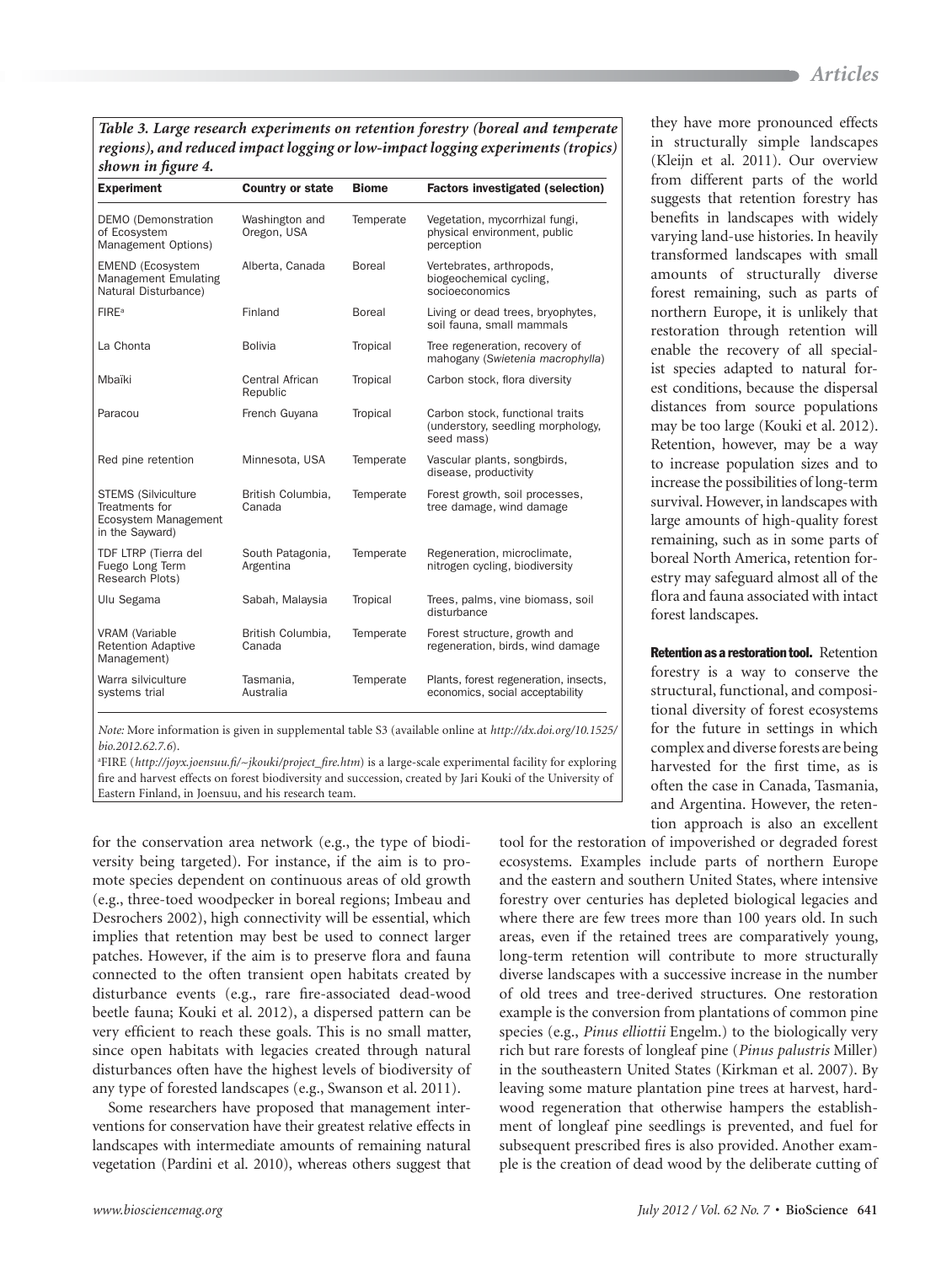stumps several meters above the ground, as is implemented in Sweden (figure 1c) with documented positive effects (e.g., on beetles; Gustafsson et al. 2010). Actions to promote dead wood are less necessary in primary landscapes on other continents where this substrate is still abundant and needs only to be retained and supplemented by the periodic death of retention trees, not artificially created through management practices.

Amount of retention. It is very likely that there are retention amounts below which the survival of certain species within the managed stand is not assured. We suggested earlier, on the basis of expert opinion, that a strict minimum amount of 5%–10% is needed to achieve a positive ecological response, and considerably higher levels are often needed. Strong benefits for biodiversity from higher retention levels are evident from analyses of some of the existing experiments (e.g., Aubry et al. 2009) and are also indicated in initial metaanalyses (Rosenvald and Lõhmus 2008). Nevertheless, more explicit approaches are urgently needed to identify possible thresholds and their variability with target organisms and with forest and landscape types. Although we argue strongly against very low retention levels, we are also aware that leaving any level of retention as legacies is better than leaving none. In forest landscapes heavily disturbed by humans, leaving even a few live trees per hectare will in time contribute to an increase in the number of old-tree individuals and in the amount of dead wood.

As it is currently practiced, the selection of what to retain is made with varied precision, and retention guidelines vary in detail on which habitat types and biological legacies are prioritized. With increasing knowledge about forest types and their associated biodiversity, the potential for higher specificity will increase. Until then, in many instances, selection is rather coarse grained, although the level of detail often increases with decreasing retention amounts. Future important development includes designing retention levels that can scale up to the landscape in order to match specific goals set for biodiversity and ecosystem function.

We have identified in our review a pattern of lower retention levels in areas with a long history of industrial forestry and transformed natural forests (e.g., northern Europe; see table S1). Regions with substantial remaining areas of natural forest, such as Canada, usually have much higher retention levels. There may be several reasons for the lower levels in areas with a long history of intensive forest harvesting, including expectations of both industry and the general society as a result of past practices and market demands and also because of investments made by forest owners. Nevertheless, the concerned societies need to assess whether existing retention levels are actually achieving the desired ecological or cultural objectives and to determine what adjustments need to be made.

Determining whether conserved forest areas, such as riparian buffers, can be considered retention patches within harvest units or whether they should alternatively be considered landscape-level reserves within forest production landscapes will depend on the context. In areas in which logging units cover hundreds of hectares (as in parts of Canada), it is common to leave numerous aggregates of several hectares in a single harvest unit. Where harvest units cover only a few hectares (as in Fennoscandia and the Baltic states), leaving large aggregates within harvested areas is not feasible. Instead, in such areas, very small aggregates or dispersed individual trees are retained during harvesting and combined with larger reserve patches between stands as part of special planning processes (e.g., woodland key habitats).

Whether riparian zones or other buffers are included in retention accounting is another example in which practices may differ among countries and regions or even among management organizations within a region. Furthermore, in our data compilation (table S1), the figures for some regions are based on monitoring, whereas others are based on prescriptions and recommendations. This means that cross-jurisdictional comparisons of retention levels need to be made with caution.

The involvement of forest managers in conservation. Retention forestry represents a bottom-up conservation approach, since forest owners or forest license holders are ultimately responsible for retention strategies and generally bear the costs of such actions. Furthermore, within a broad policy context, local managers and field staff may make specific decisions on retention. Other types of conservation-oriented reserves are typically organized and implemented by governmental agencies. A positive aspect to this bottom-up approach is that it may stimulate an interest in biodiversity and conservation among forest managers and also encourages innovation in the development and improvement of retention designs. On the negative side, there is no guarantee that the retained structures will be preserved over the long term, contrary to those in government-established reserves (although such areas may also become degraded; e.g., Curran et al. 2004). Nongovernmental approaches to forest governance that have emerged during the recent decades—most clearly expressed in certification initiatives (e.g., McDermott et al. 2010)—could provide assurances regarding the retention approaches in private and community forests.

Application in different silvicultural systems. The retention approach is equally applicable to uneven- or even-age silvicultural systems or to high or low rates of wood extraction (Bauhus et al. 2009); that is, the importance of the continuity of biological legacies over forest generations has universal generality. Therefore, the potential is large for expanding retention forestry beyond the areas in which traditional clearcutting practices first stimulated its implementation and in which it is still most commonly used to areas in which selection systems have traditionally been applied. In our overview, we have included examples of areas in which extraction rates range from only 20%–30% (humid tropical forests) to 50% (partial logging in southern Patagonia,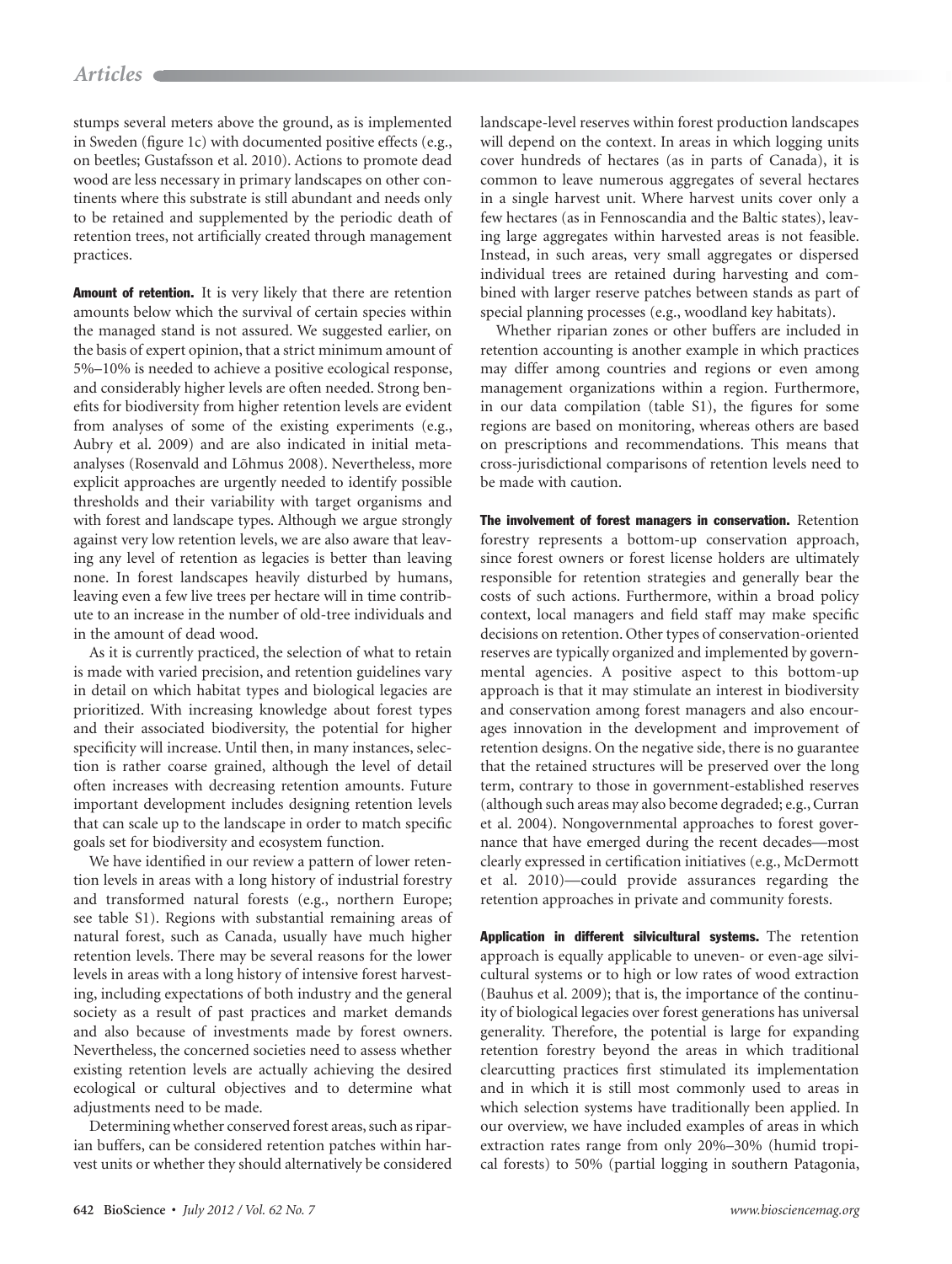Argentina) and, finally, to more than 90% (boreal Europe). Although clearcutting is traditionally viewed as having the most negative impacts on biodiversity and the environment (e.g., McDermott et al. 2010), traditional selection systems also drastically reduce diversity in forests, such as by decreasing the amounts of old and dead trees (Angers et al. 2005, Mitchell RJ et al. 2006, Kenefic and Nyland 2007). Therefore, the emergence of retention practices in selectively harvested forests is encouraging, such as in the southeastern United States (Mitchell RJ et al. 2006) and in Germany (see table S1). The increasing incorporation of retention approaches in tropical forest harvesting is also likely to be accelerated through certification systems. We emphasize that retention in selection systems should largely target large and old live and dead trees, as well as rare species.

Key knowledge gaps. Many important research challenges remain for retention forestry in addition to the analysis of possible thresholds for ecological responses. Expanding our knowledge of the effects of retention harvesting on ecosystem functions, such as the hydrologic regime and nutrient dynamics, is among the most urgent. This includes a better understanding of belowground structures; processes; and organisms, such as mycorrhizal fungi, decomposers, and other functional groups. Such knowledge is needed in order to quantify the effects of retention forestry on various key ecosystem processes and thereby to develop a more comprehensive understanding of this relatively novel forestry system. Such insights are also required to evaluate the tradeoffs of various retention strategies among economic, social, and ecological benefits and to develop approaches that can optimize these benefits.

The development of planning systems and decisionsupport tools is also essential. Managers need better instruments to locate retention in relation to other conservation areas and also to select the types and amounts of retention that optimally achieve preset goals and that adapt to prevailing disturbance dynamics. The modeling of future landscapes with different types and levels of retention—while considering global change issues—and how this affects biodiversity and ecosystem functioning in the long term is also a key future research area.

There is also a need to extend research on the retention approach from clearcutting to selection systems and other forms of uneven-age silviculture, such as those practiced in the tropics. The retention models for the most intensive harvesting practices (e.g., stump, biofuel harvesting, and wood-fiber plantations) also need to be evaluated.

#### **Conclusions**

Although forest composition, structure, and dynamics vary among different forest types around the globe, the goals for the sustainable management of forests and the basic ecological principles guiding their use are the same. Timber harvesting or any other extraction of biomass should not reduce the possibilities for the future long-term provision of biodiversity and other ecosystem services. In this article, we have provided a review of an approach to management—retention forestry—that is highly adapted to the sustainable management of forests for environmental, economic, and cultural objectives. The strength of retention forestry is that it rests on more than 25 years of scientific experimentation and practical application throughout the world. It is also adaptable to emerging forest-operation systems such as harvesting for bioenergy or managing forests for carbon storage. Important challenges remain to further develop retention forestry to identify quantitative relationships—including thresholds—between levels and patterns of retention and specific ecosystem functions and organisms. On the basis of current evidence, applying retention forestry over the long term will create more structurally and compositionally diverse forest ecosystems that will offer society a broader array of ecosystem services and management options.

#### Acknowledgments

This article was prepared during a workshop on retention forestry in Sweden in May 2011. The work was funded through Future Forests, a multidisciplinary research program supported by the Foundation for Strategic Environmental Research, the Swedish Forestry Industry, the Swedish University of Agricultural Sciences, Umeå University, and the Forestry Research Institute of Sweden (Skogforsk). The Swedish Research Council Formas also gave economic support through the Smart Tree Retention research program (grant no. 215-2009-569 to LG). Anders Esselin and Berrit Kiehl facilitated the workshop, and Berrit Kiehl also drew the figures. Lilian Blanc, Sylvie Gourlet-Fleury, Manuel Guariguata, Benjamin Jarvis, Neville Kemp, Robert Nasi, Robert Ong, Michelle Pinard, John Poulsen, Janis Priednieks, Margareta Rehnström, Douglas Sheil, and Darius Stoncius are thanked for advice on what material to include. We thank three anonymous referees for their helpful suggestions.

#### References cited

- Angers VA, Messier C, Beaudet M, Leduc A. 2005. Comparing composition and structure in old-growth and harvested (selection and diameterlimit cuts) northern hardwood stands in Quebec. Forest Ecology and Management 217: 275–293.
- Atwell RC, Schulte LA, Palik BJ. 2008. Songbird response to experimental retention harvesting in red pine (*Pinus resinosa*) forests. Forest Ecology and Management 255: 3621–3631.
- Aubry KB, Halpern CB, Peterson CE. 2009. Variable-retention harvests in the Pacific Northwest: A review of short-term findings from the DEMO study. Forest Ecology and Management 258: 398–408.
- Auld G, Gulbrandsen LH, McDermott CL. 2008. Certification schemes and the impact on forests and forestry. Annual Review of Environment and Resources 33: 187–211.
- Baker SC, Read SM. 2011. Variable retention silviculture in Tasmania's wet forests: Ecological rationale, adaptive management and synthesis of biodiversity benefits. Australian Forestry 74: 218–232.
- Bauhus J, Puettmann K, Messier C. 2009. Silviculture for old-growth attributes. Forest Ecology and Management 258: 525–537.
- Bauhus J, van der Meer P, Kanninen M, eds. 2010. Ecosystems Goods and Services from Plantation Forests. Earthscan.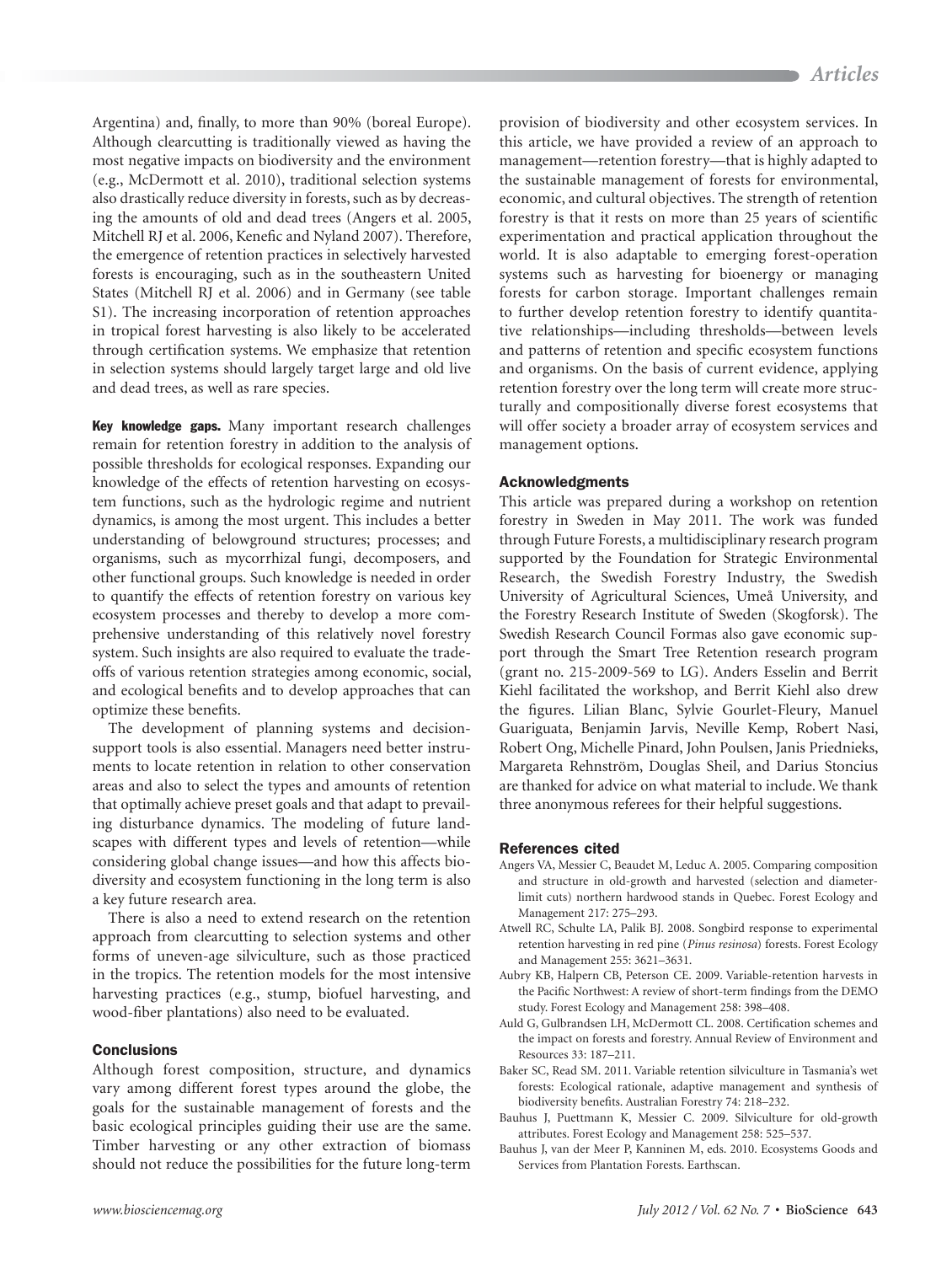- Blaser J, Sarre A, Poore D, Johnson S. 2011. Status of Tropical Forest Management 2011. International Tropical Timber Organization. ITTO Technical Series no. 38.
- Chan-McLeod ACA, Moy A. 2007. Evaluating residual tree patches as stepping stones and short-term refugia for red-legged frogs. Journal of Wildlife Management 71: 1836–1844.
- Clinton BD. 2011. Stream water responses to timber harvest: Riparian buffer width effectiveness. Forest Ecology and Management 261: 979–988.
- Curran LM, Trigg SN, McDonald AK, Astiani D, Hardiono YM, Siregar P, Caniago I, Kasischke E. 2004. Lowland forest loss in protected areas of Indonesian Borneo. Science 303: 1000–1003.
- Del Lungo A, Ball J, Carle J. 2006. Planted Forests and Trees. Food and Agricultural Organization of the United Nations. Working Paper no. FP38E.
- Dykstra DP. 2012. Has reduced-impact logging outlived its usefulness? Journal of Tropical Forest Science 24: 1–4.
- Elton CS. 1927. Animal Ecology. Macmillan.
- Ewers RM, Scharlemann JPW, Balmford A, Green RE. 2009. Do increases in agricultural yield spare land for nature? Global Change Biology 15: 1716–1726.
- Ezzine de Blas D, Pérez MR. 2008. Prospects for reduced impact logging in Central African logging concessions. Forest Ecology and Management 256: 1509–1516.
- [FAO] Food and Agricultural Organization of the United Nations. 2010. Global Forest Resources Assessment 2010: Main Report. FAO Forestry Paper no. 163.

Franklin JF. 1989. Towards a new forestry. American Forests 95: 37–44.

- Franklin JF, Berg DR, Thornburgh DA, Tappeiner JC. 1997. Alternative silvicultural approaches to timber harvesting: Variable retention systems. Pages 111–139 in Kohm KA, Franklin JF, eds. Creating a Forestry for the 21st Century: The Science of Forest Management. Island Press.
- Franklin JF, Lindenmayer DB, MacMahon JA, McKee A, Magnusson J, Perry DA, Waide R, Foster DR. 2000. Threads of continuity: Ecosystem disturbances, biological legacies and ecosystem recovery. Conservation Biology in Practice 1: 8–16.
- Freer-Smith P, Carnus JM. 2008. The sustainable management and protection of forests: Analysis of the current position globally. AMBIO 37: 254–262.
- Gandhi KJK, Spence JR, Langor DW, Morgantini LE. 2001. Fire residuals as habitat reserves for epigaeic beetles (Coleoptera: Carabidae and Staphylinidae). Biological Conservation 102: 131–141.
- Gustafsson L, Kouki J, Sverdrup-Thygeson A. 2010. Tree retention as a conservation measure in clear-cut forests of northern Europe: A review of ecological consequences. Scandinavian Journal of Forest Research 25: 295–308.
- Holling CS. 1973. Resilience and stability of ecological systems. Annual Review of Ecology Evolution and Systematics 4: 1–23.
- Huggard DJ, Vyse A. 2002. Edge effects in high-elevation forests at Sicamous Creek. British Columbia Ministry of Forests Science Program. Extension Note no. 62.
- Hunter ML, Calhoun A. 1996. A triad approach to land-use allocation. Pages 477–491 in Szaro RC, Johnston DW, eds. Biodiversity in Managed Landscapes. Oxford University Press.
- Hutto RL. 2006. Toward meaningful snag management guidelines for postfire salvage logging in North American conifer forests. Conservation Biology 20: 984–993.
- Hyvärinen E, Kouki J, Martikainen P, Lappalainen H. 2005. Short-term effects of controlled burning and green-tree retention on beetle (Coleoptera) assemblages in managed boreal forests. Forest Ecology and Management 212: 315–332.
- Imbeau L, Desrochers A. 2002. Area sensitivity and edge avoidance: The case of the three-toed woodpecker (*Picoides tridactylus*) in a managed forest. Forest Ecology and Management 164: 249–256.
- [ITTO] International Tropical Timber Organization. 2008. Developing Forest Certification: Towards Increasing Comparability and Acceptance of Forest Certification Systems Worldwide. ITTO Technical Series no. 29.
- Ives AR, Carpenter SR. 2007. Stability and diversity of ecosystems. Science 317: 58–62.
- Kenefic LS, Nyland RD. 2007. Cavity trees, snags, and selection cutting: A northern hardwood case study. Northern Journal of Applied Forestry 24: 192–196.
- Kirkman LK, Mitchell RJ, Kaeser MJ, Pecot SD, Coffey KL. 2007. The perpetual forest: Using undesirable species to bridge restoration. Journal of Applied Ecology 44: 604–614.
- Kleijn D, Rundlöf M, Scheper J, Smith HG, Tscharntke T. 2011. Does conservation on farmland contribute to halting the biodiversity decline? Trends in Ecology Evolution 26: 474–481.
- Kouki J, Löfman S, Martikainen P, Rouvinen S, Uotila A. 2001. Forest fragmentation in Fennoscandia: Linking habitat requirements of wood-associated threatened species to landscape and habitat changes. Scandinavian Journal of Forest Research 16 (suppl. 3): 27–37.
- Kouki J, Hyvärinen E, Lappalainen H, Martikainen P, Similä M. 2012. Landscape context affects success of habitat restoration: Large-scale colonization patterns of saproxylic and fire-associated species in boreal forests. Diversity and Distributions 18: 348–355. (13 April 2012; *http:// onlinelibrary.wiley.com/doi/10.1111/j.1472-4642.2011.00839.x/abstract*) doi:10.1111/j.1472-4642.2011.00839.x
- Lindenmayer DB, Franklin JF. 2002. Conserving Forest Biodiversity: A Comprehensive Multiscaled Approach. Island Press.
- Lindenmayer DB, Hobbs RJ, Likens GE, Krebs CJ, Banks SC. 2011. Newly discovered landscape traps produce regime shifts in wet forests. Proceedings of the National Academy of Sciences 108: 15887–15891.
- [MA] Millennium Ecosystem Assessment. 2005. Ecosystems and Human Well-being: Biodiversity Synthesis. World Resources Institute.
- MacArthur RH, Wilson EO. 1967. The Theory of Island Biogeography. Princeton University Press.
- Martikainen P, Kouki J, Heikkala O. 2006. The effects of green tree retention and subsequent prescribed burning on ground beetles (Coleoptera: Carabidae) in boreal pine dominated forests. Ecography 29: 659–670.
- McDermott CL, Cashore B, Kanowski PJ. 2010. Global Environmental Forest Policies: An International Comparison. Earthscan.
- Meijaard E, et al. 2005. Life after Logging: Reconciling Wildlife Conservation and Production Forestry in Indonesian Borneo. CIFOR.
- Messier C, Tittler R, Kneeshaw DD, Gélinas N, Raquette A, Berninger K, Rheault H, Meek P, Beaulieu N. 2009. TRIAD zoning in Quebec: Experiences and results after 5 years. Forestry Chronicle 85: 885–896.
- Mitchell RJ, Hiers JK, O'Brien JJ, Jack SB, Engstrom T. 2006. Silviculture that sustains: The nexus between silviculture, frequent prescribed fire, and conservation of biodiversity in longleaf pine forests of the southeastern United States. Canadian Journal of Forest Research 36: 2724–2736.
- Mitchell SJ, Beese WJ. 2002. The retention system: Reconciling variable retention with the principles of silvicultural systems. Forestry Chronicle 78: 397–403.
- Nyland RD. 2002. Silviculture: Concepts and Applications, 2nd ed. McGraw-Hill.
- Outerbridge RA, Trofymow JA. 2009. Forest management and maintenance of ectomycorrhizae: A case study of green tree retention in southcoastal British Columbia. BC Journal of Ecosystems and Management 10: 59–80.
- Pardini R, de Arruda Bueno A, Gardner TA, Prado PI, Metzger JP. 2010. Beyond the fragmentation threshold hypothesis: Regime shifts in biodiversity across fragmented landscapes. PLoS ONE 5 (art. e13666). doi:10.1371/journal.pone.0013666
- Phalan FC, Onial M, Balmford A, Green RE. 2011. Reconciling food production and biodiversity conservation: Land sharing and land sparing compared. Science 333: 1289–1291.
- Picket STA, White PS, eds. 1985. The Ecology of Natural Disturbances and Patch Dynamics. Academic Press.
- Puettmann KJ, Coates KD, Messier C. 2009. A Critique of Silviculture: Managing for Complexity. Island Press.
- Putz FE, Sist P, Fredericksen T, Dykstra D. 2008. Reduced-impact logging: Challenges and opportunities. Forest Ecology and Management 256: 1427–1433.